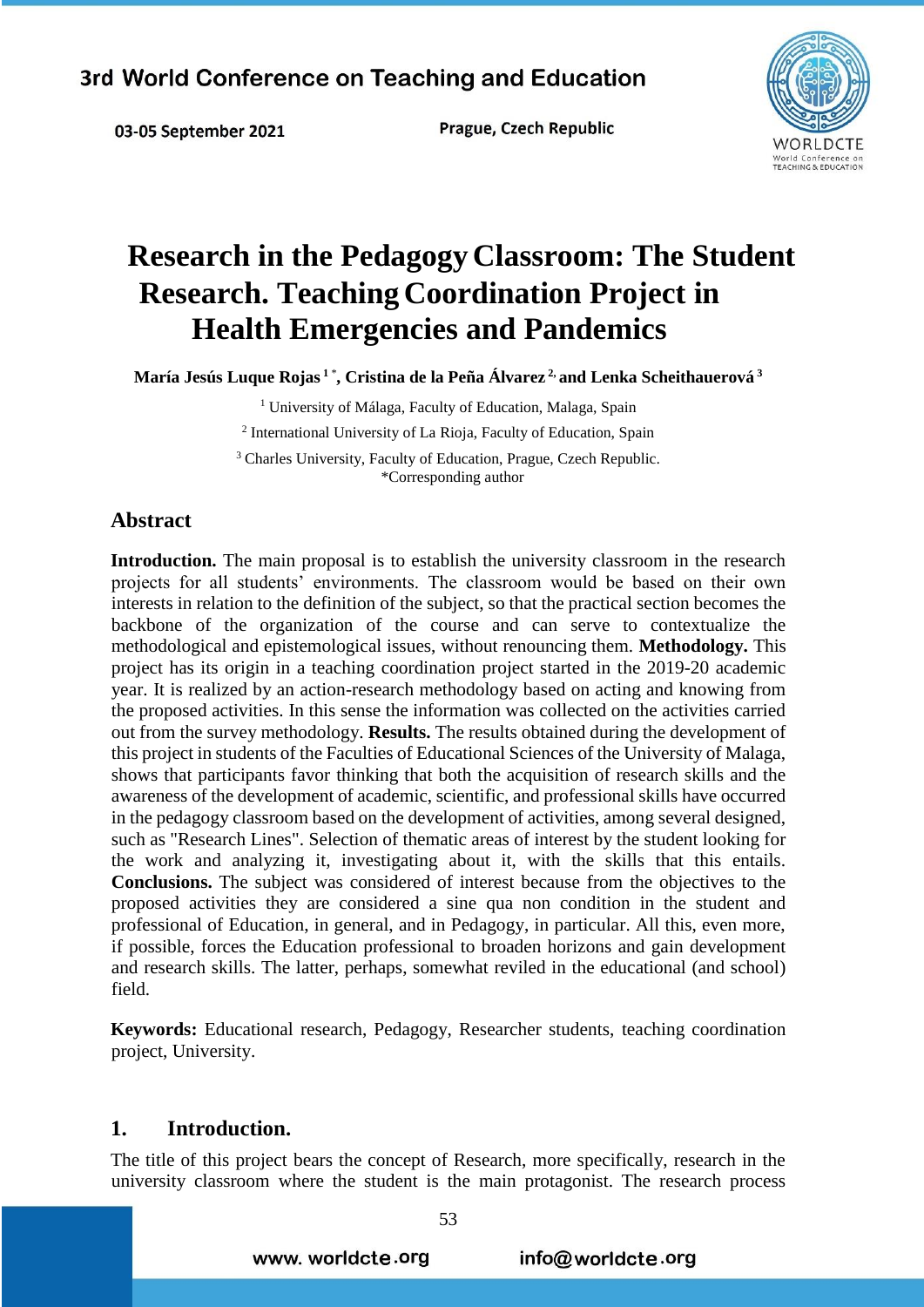03-05 September 2021

Prague, Czech Republic



involves investigating, analyzing, studying, delving into elements of interest or necessary at a given time. Therefore it is essential to highlight the students as the center of the research process.

As university professors of future education professionals, an extensive number of questions arise based on the fundamental interest of teaching in order to achieve "meaningful learning that strengthen in students the openness of understanding, freedom of thought and subsequently towards creativity" (Barale and Escudero, 2011, p.53).

The main proposal is to establish the university classroom focused on research projects for all students based on their own interests in relation to the definition of the subject so that the practical part becomes the backbone of the course organization and can serve to contextualize the methodological and epistemological issues, without renouncing them. This example may be of interest to the current dilemma of higher education in the social sciences between knowledge transfer and the development of competencies that offer a possible alternative (Jabbaz and Samper Gras, 2013).

This project has its origin in the teaching coordination project presented and started in the academic year 2019-20. Their continuity is considered necessary because, from the objectives to the proposed activities, they are considered a sine qua non for the students and the professionals of education in general and in pedagogy in particular.

**1.1 Teaching coordination project and student's research: theoretical framework.**  Currently, we live in a health emergency situation due to COVID-19, causing a pandemic, a cyclical situation, which has forced a change in the mental, physical, organizational structure ... in the vast majority of contexts, among them the University, specifically, in the face-to-face learning. Thus, there have been countless adaptations, modifications and not only in the content as in its transfer. Agreeing that it is not the same to teach or work with a content in a virtual way, to allowing us the expression "you to you" in the classroom .

All this and even more forces the Education professionals to broaden horizons and gain development and research skills. The latter, perhaps, complain in the educational (and school) field having the questions: *How can we obtain information about the impact of the pandemic situation on the socio-emotional development of early childhood education students? How can we respond to the effect produced by confinement on Secondary Education students? Do we know if teachers have felt competent in this situation of confinement due to COVID-19 in their teaching?* ... These and similar questions we could ask are partly answered from research work also te one that can be carried out by the pedagogue, from their skills, strategies, research competences.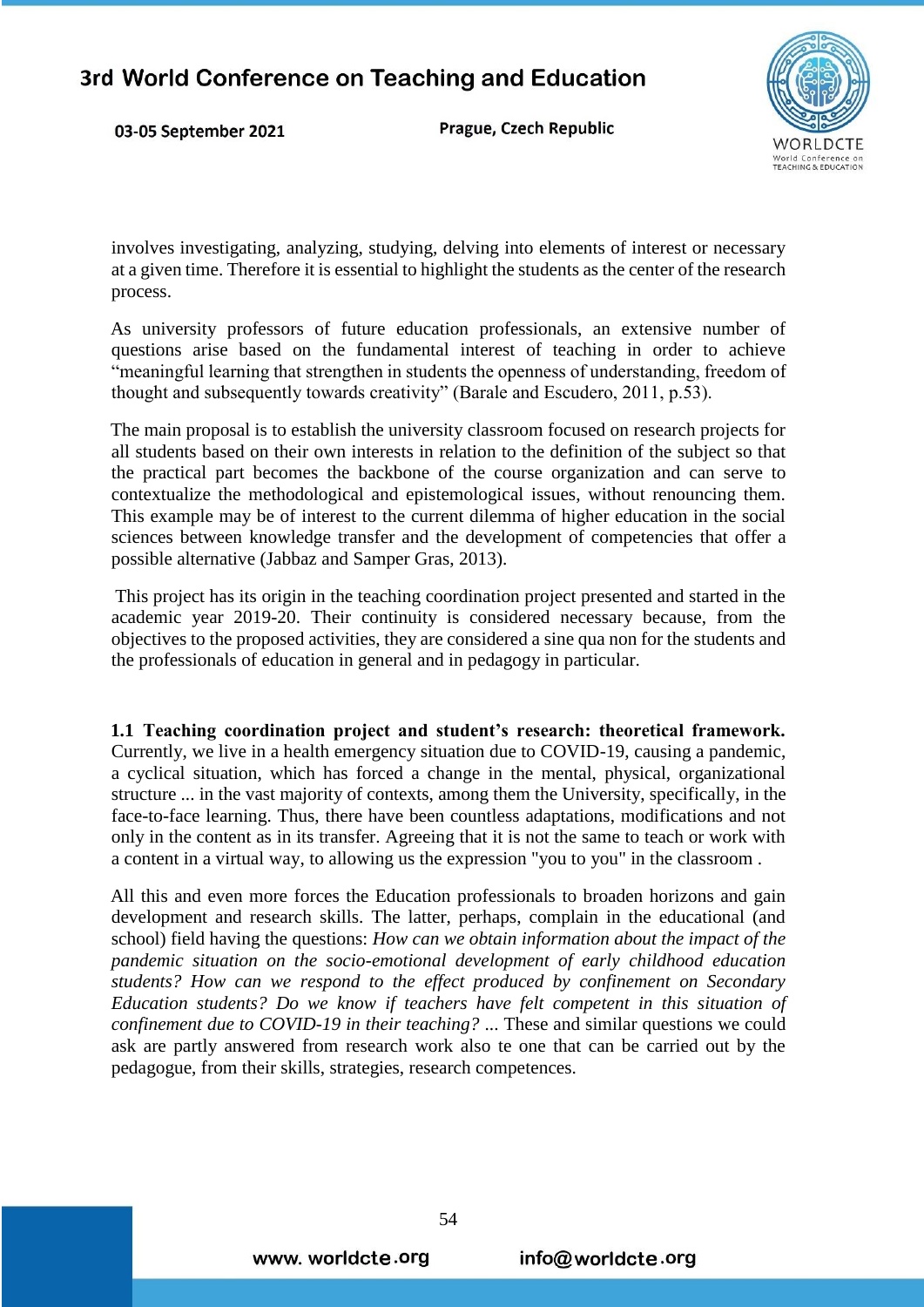03-05 September 2021

Prague, Czech Republic



Using the current health emergency situation, and not limiting ourselves, we need to work on research skills from its base in Pedagogy students. Based on basic skills and using the digital tools that improving work despite limiting situations such as the current moment.

The character and humanistic definition of this project is governed by Rogerian postulates, based on statements such as:

In my work as a counselor and psychotherapist, I found it increasingly rewarding to trust the client's ability to move toward self-understanding, allowing them to take constructive steps toward solving their problems. This happened when I managed to create a facilitating environment in which I projected myself with affection and authenticity (Rogers, 2016, p. 143).

This type of belief supposes that humanistic factor with which every Teaching-Learning process must have. As Rogers suggested, if he could carry it out with his patients, would it be possible with the student too? Answering this question seems easy, but it takes some investigation and research work in the classroom to check if this statement is correct.

As stated in the previous paragraphs, we will focus this project on a personal approach, an approach that we characterize in the nine points presented by Rogers (2016):

- 1. Preconditions. According to concepts such as self-concept or self-confidence, if a person considers himself safe for himself and others, he will be able to learn and transmit it.
- 2. Teachers share with the students the responsibility of the teaching-learning process.
- 3. Teachers provide resources to support the transfer of content and students' learning from a more theoretical point of view or from experience (their own or social).
- 4. Students are the protagonists and autonomous in their learning process.
- 5. A rich learning environment and context based on affection, authenticity, understanding and willingness to listen is preferred.
- 6. The main point is based on the constant support of the teaching-learning process.
- 7. Acceptance of students' own responsibility.
- 8. The evaluation of the student's learning and its extent is given by the student himself.
- 9. The environment defined by the previous points promotes and facilitatates learning favors a deeper climate, greater and better progress and the achievement of better levels and degrees of quality of life for the student.

Rogers (2016, p. 143) indicated statements by the students e.g. *"I do not know what I should learn, you are the expert"*, these kind of statements are currently known in the day to day of a regular class, specifically by part of students of the Degree in Pedagogy, those who

www. worldcte.org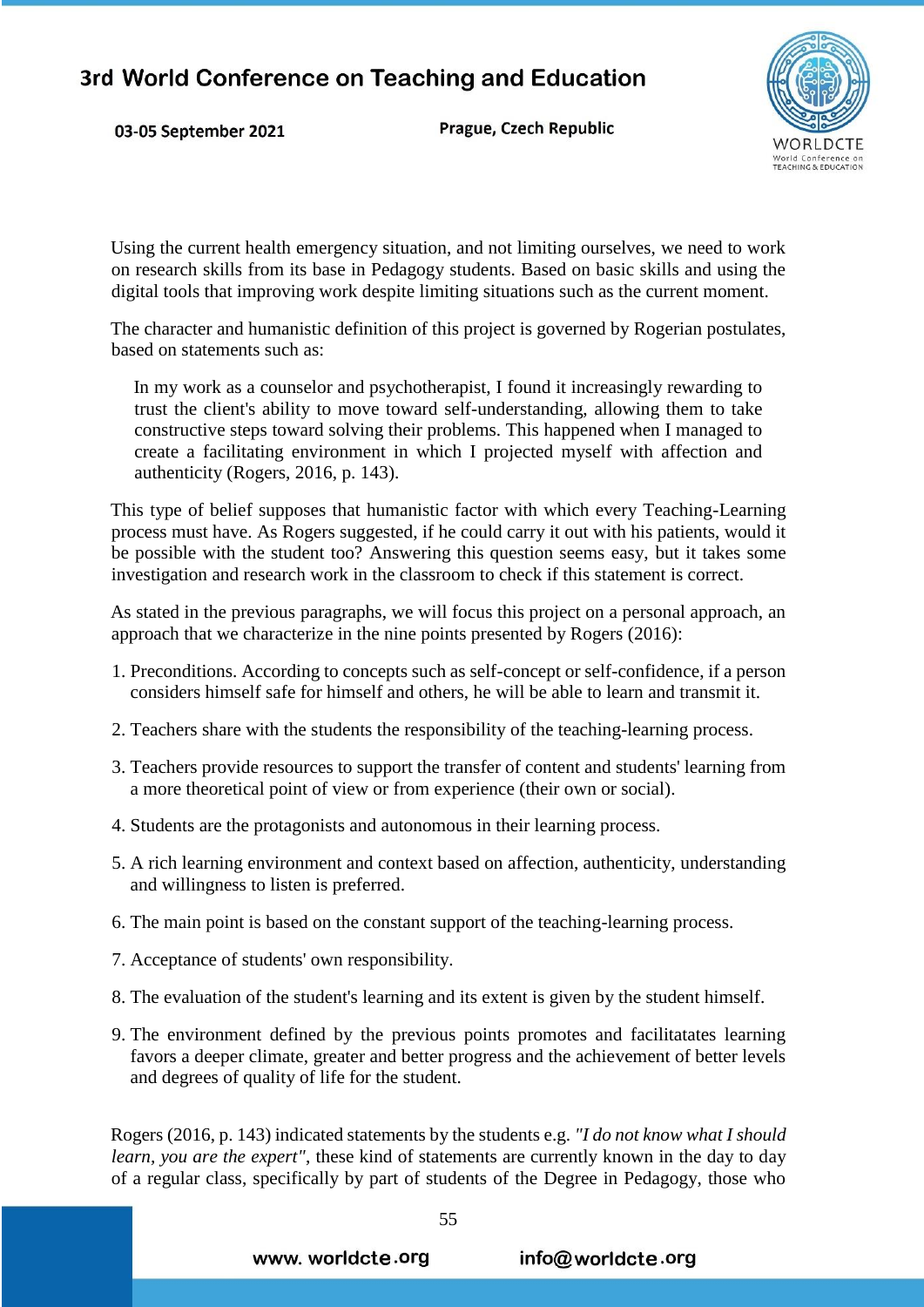03-05 September 2021

Prague, Czech Republic



indicate statements such as *"you have to tell me how much the work has to occupy", "*and *"how do I do an analysis of the article, should I follow all the steps equal to the example?", "it costs us our free time to think it out because usually we are used to being told what to do ".* Statements like this made us to propose analysis tasks that promote research competences and understanding of phenomena also on the part of the student.

Despite this, the student is afraid to accept control and responsibility for themselves, they find themselves in that difficult balance of asking for freedom and knowing how to manage or handle it, due to the confusion generated by responsible freedom (Rogers, 2016).

Due to this statements, it is necessary and mandatory to change to that personalized approach and education, helping the student to gain autonomy and self-confidence, feeling the support of the teacher, as a facilitator and the guide in their learning process.

The personalized approach presented in this project is none other than working from the characteristics that define a new perspective and discipline such as educational neuropsychology.

This project intendes that the students learn to be a protagonists in their learning, having skills and strategies that establish the content to work. Taking as origin the motivation, interest, participation, all from a neuropsychological perspective. It is, therefore, about the need to improve the Teaching-Learning processes, starting from both the teacher and the student's perspective. Part of the ideas presented here have already been evaluated and discussed with the students of the Educational Guidance course in the 2020-21 academic year, resulting in a great need for their implementation.

### **2. Methods**

### **2.1. Objectives of the Project.**

- Rethink learning spaces: the freedom to create.
- **Example 1** Learn how to learn effectively. They must leave the essence and idea that everything is under the teacher's instructions without freedom. In order to meet the general goal, they must leave this permise.
- Use digital tools that support the development of research skills.
- Know how to work with the contents according to the different subjects and resources in the field of Pedagogy.
- Interview the students of Pedagogy to obtain information about what they would like to receive and how to work on it.
- **Bring the content of class work closer to the reality around us. Learn to differentiate** and control whether it is possible to define what is defined in the classroom and if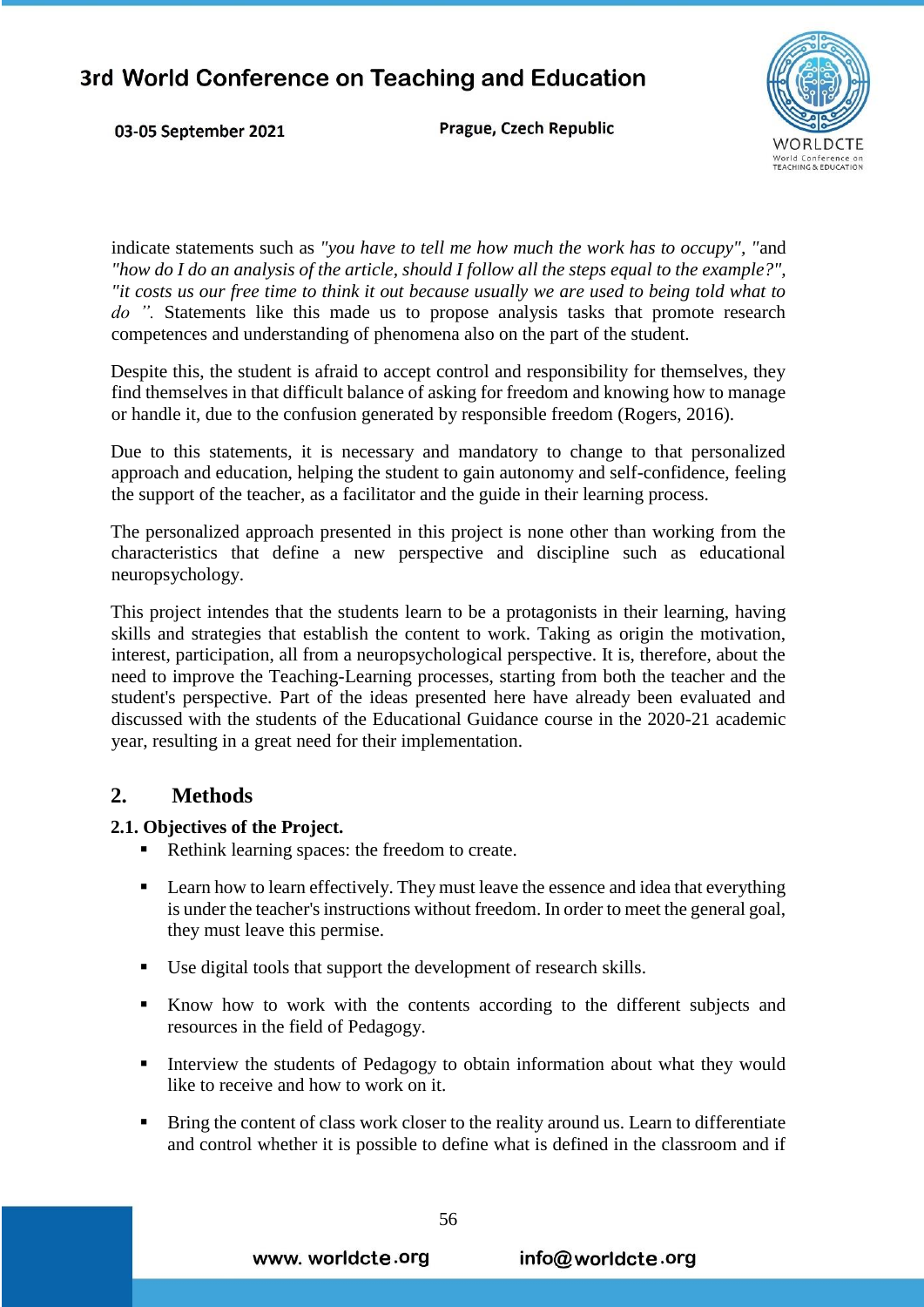03-05 September 2021

Prague, Czech Republic



it can be extrapolated to reality (school education, training and human resources in a society, youth center ...).

- Work on skills to know how to make decision and act in certain situations that could have a more or less everyday appearance.
- Transfer and create the premise of SEL (social emotional learning).
- Develop reflection skills beyond the merely instructive educational work in the classroom.

### **2.2. Objectives of the Project.**

This research would correspond to a study or descriptive design by survey.

The research was carried out on a sample composed of students who were studying the third year of the MA degree in Pedagogy at the University of Malaga.

### **2.3. Research design.**

Among the activities to be carried out we can point out the following:

- Activity 1: "To look for". Identification of the difficulties of students in making decisions regarding their work in the classroom (Faculty) and their projection of reality.

Activity 2: "Our interests". Collection of particular interests of students, to set a motivational structure. Whereas it will be the students themselves who will develop their own questionnaires to get to know each other (helping to work on thinking and reflection skills).

Activity 3: "We design". Design and development of activities by the students- for their work in the classroom and in their teaching-learning process.

Activity 4: "CREATE". Design of educational intervention strategies to enhance curiosity, emotions, decision-making ... Creative innovation workshop. We create (we believe in our idea and we create it), we recreate, educate and learn.

Activity 5: "Research Lines". Selection of thematic areas of interest by the students looking for the work and analyzing it, investigating about it, with the skills that this entails.

- Activity 6: "Free trainers". Design workshops or training courses (online, face-toface ...) as future pedagogues or education professionals.

Activity 7: "Essays". Presentation and application of the activities designed in the different subjects in Pedagogy, trying to transfer it to other degrees of CC.EE and trying to find that real experience in Early Childhood and Primary Education centers and Secondary Education Institutes collaborating with the project.

www. worldcte.org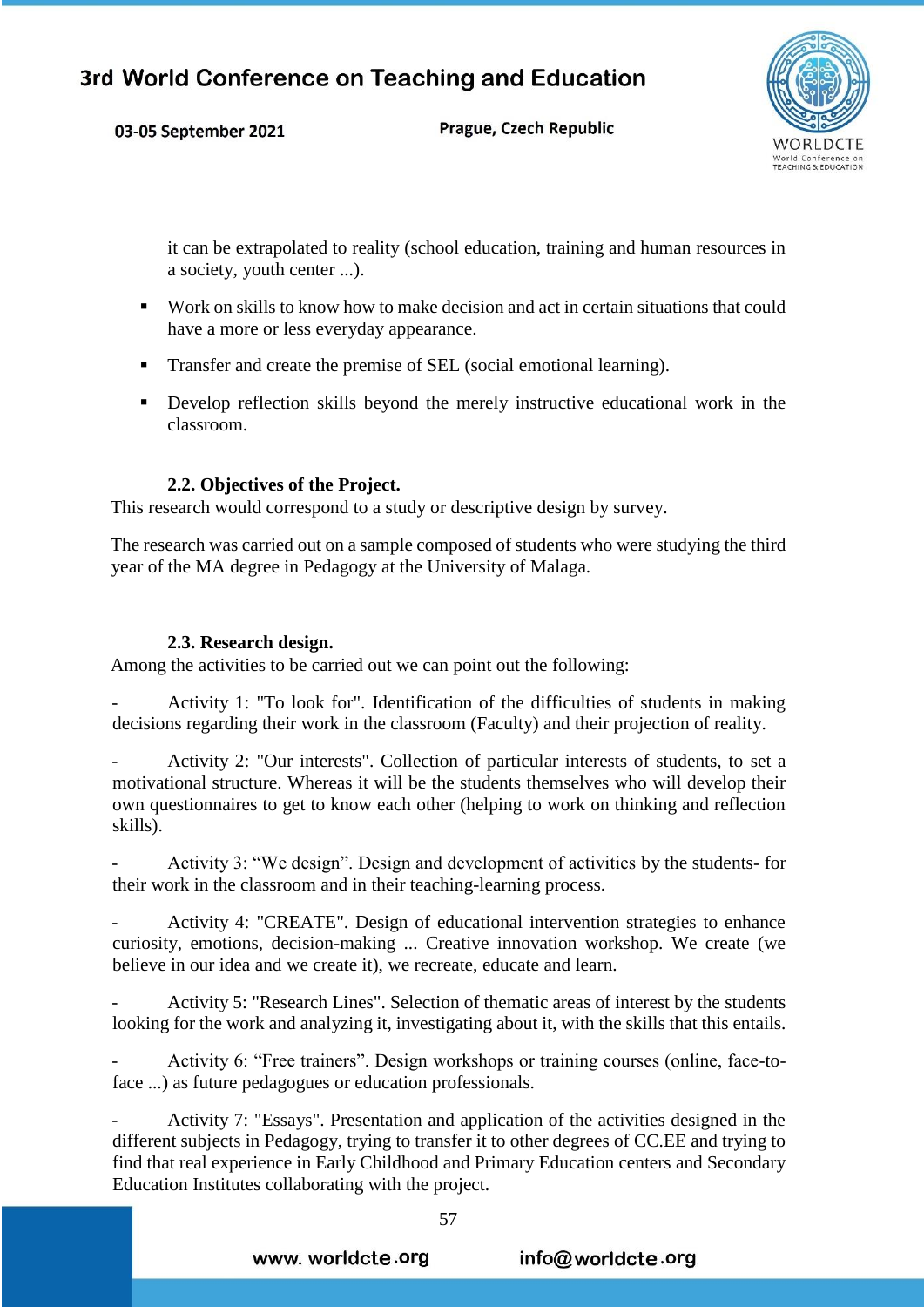Prague, Czech Republic



- Activity 8: "Visits". Participation of various personalities that the students feel close to, beyond great experts or personalities of great importance in various areas. Former students, professionals of the subject who bring reality to the classroom, recent graduates ...

Among the lines of teaching innovation that this project addresses are framed in:

- 1. Educational attention to students with Specific Educational Support Needs.
- 2. Teaching research.

03-05 September 2021

3. Integrative methodological proposals that promote multidisciplinary coordination, in one or more official degrees.

#### **3. Results.**

In the survey a series of activities was carried out, including completing a series of questions, importance and knowledge of the student's involvement and needs in the classroom and their learning. Likewise, the questions asked were defined based on the need to adapt teaching in times of health emergency - an online methodology, considering the importance of using different resources, acquiring new skills, among other elements.

Starting from a simple question such as whether they have felt comfortable in the classroom, we find the following results (figure 1):





What value have these data with respect to this study. Knowing this data looking for what this percentage of 92% resulted (adding the scores of values 4 and 5) obtained. A questions were formulated from which to obtain detailed information about the description and reasons they could provide about why that autonomy made them feel comfortable in the classroom (who would have scored 4 or 5 in the previous question). We can see the results in the following figure (figure 2).

*Figure 2: Some of answers of students about their satisfaction and comfortable.*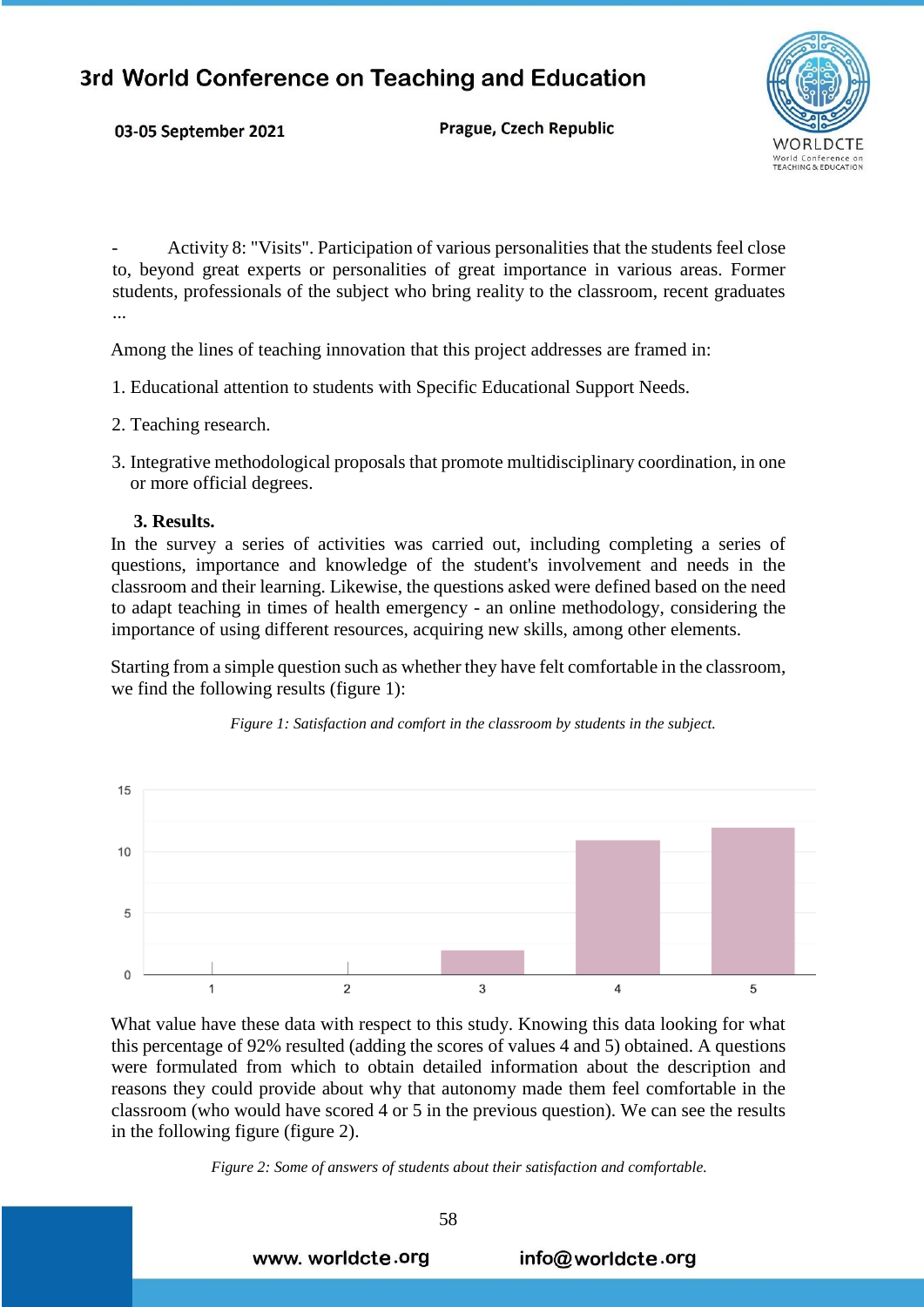03-05 September 2021

Prague, Czech Republic



Confidence and trust have been created during all classes. Where we have always been able to express what we thought without fear of being judged. He has always been understandable to us at all times

Good organization

For everyone's involvement

Because we carry out activities that bring us closer to real and current life, such as the practical cases that we will face as future professionals.

Assemblies, debates, group dynamics

In debates of my interest

During the exhibitions of the different thematic lines

Talks by professionals invited to class

The students answered the question about the importance and interest in the choice of themes and research areas in relation to the choice and autonomy in learning. The figure 3 - whether it was of interest to choose the thematic areas to work on and figure 4 - shows some of the reasons why that choice was important to them, resulting in 91.4% (adding the values 4 and 5) (figure 3) the importance of that choice:





On the other hand some of the collected answers the question why it was important to choose the topic to work on by oneself. The figure 4:



59

www. worldcte.org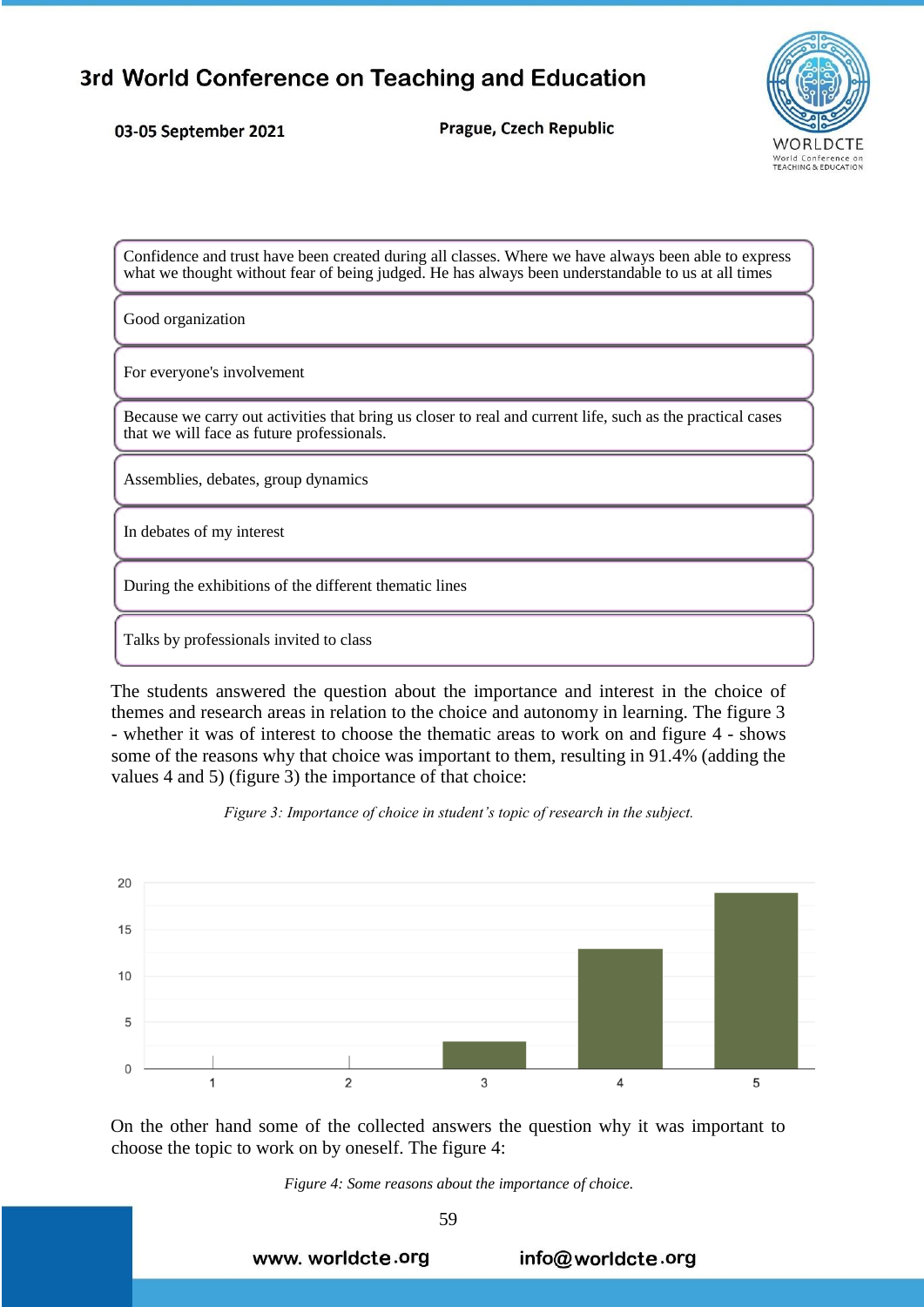#### 03-05 September 2021

Prague, Czech Republic



I think they are current issues and that they are going to affect us in our professional life.

Because they are essential knowledge for our work as educators.

Because by giving us freedom of choice, we work on aspects or themes that are in our interest to know and work on.

Because I see that it has been a free choice, not something imposed.

Because we have been able to work in depth on issues that interested us ourselves.

Because it allows us to find out about topics that are not given in class and are of our interest.

When one works from self -interest, learning is greater.

Regarding the need to adapt to the current health emergency situation students were asked about the usefulness of incorporating digital resources in their work on the subject, such as Canva, video creation, TikTok, Instagram, Podcast ... Figure 5 shows how 96% (adding the responses of values 4 and 5) of the responses highlight a clear need to use this type of resource that favors teaching.



*Figure 5: Usefulness of incorporating digital resources at work in the subject.*

Within the use of resources the question asked was about the preference in the choice and use of some of them, resulting in what is shown in figure 6, where the use of Canva stands out with 96%, followed by the use of TikTok (with 44%) and in third place with 32% in the video creation.

*Figure 6: What digital resource that you have used for your work, would you highlight.*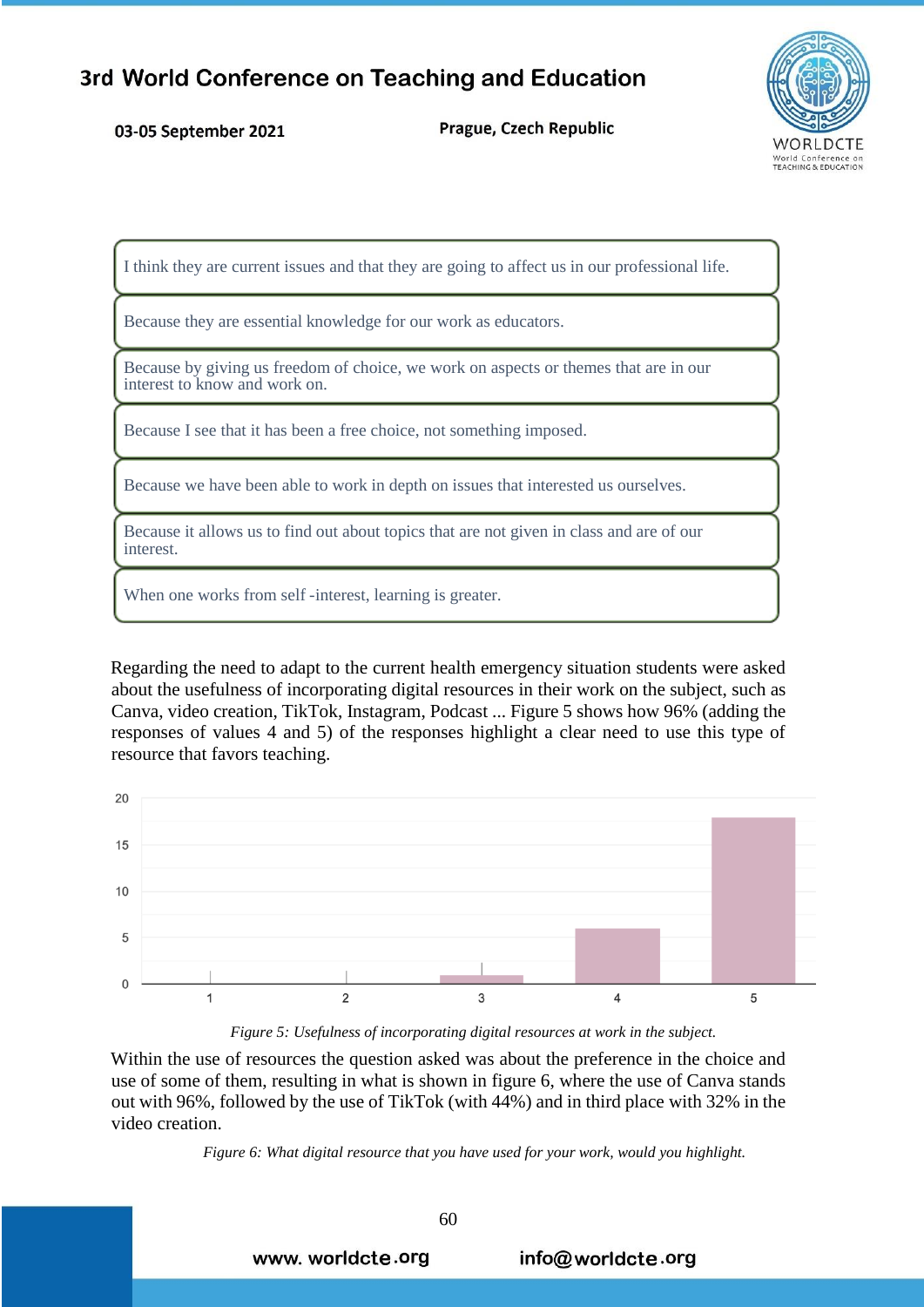

#### 03-05 September 2021

Prague, Czech Republic



Responses of the question why did they choose these tools (figure 7).

*Figure 7: Some reasons why students decided to use App and resources in online classes.*



Having these data, we asked about the visits in the classroom throughout the semester (figure 8). In this way, there was information about the different contributions of professionals in the field of Pedagogy (Álvaro) specifically Sports Pedagogy with the visit of Pedaresi Sport. Former students such as Marta and Alba, who contributed extensive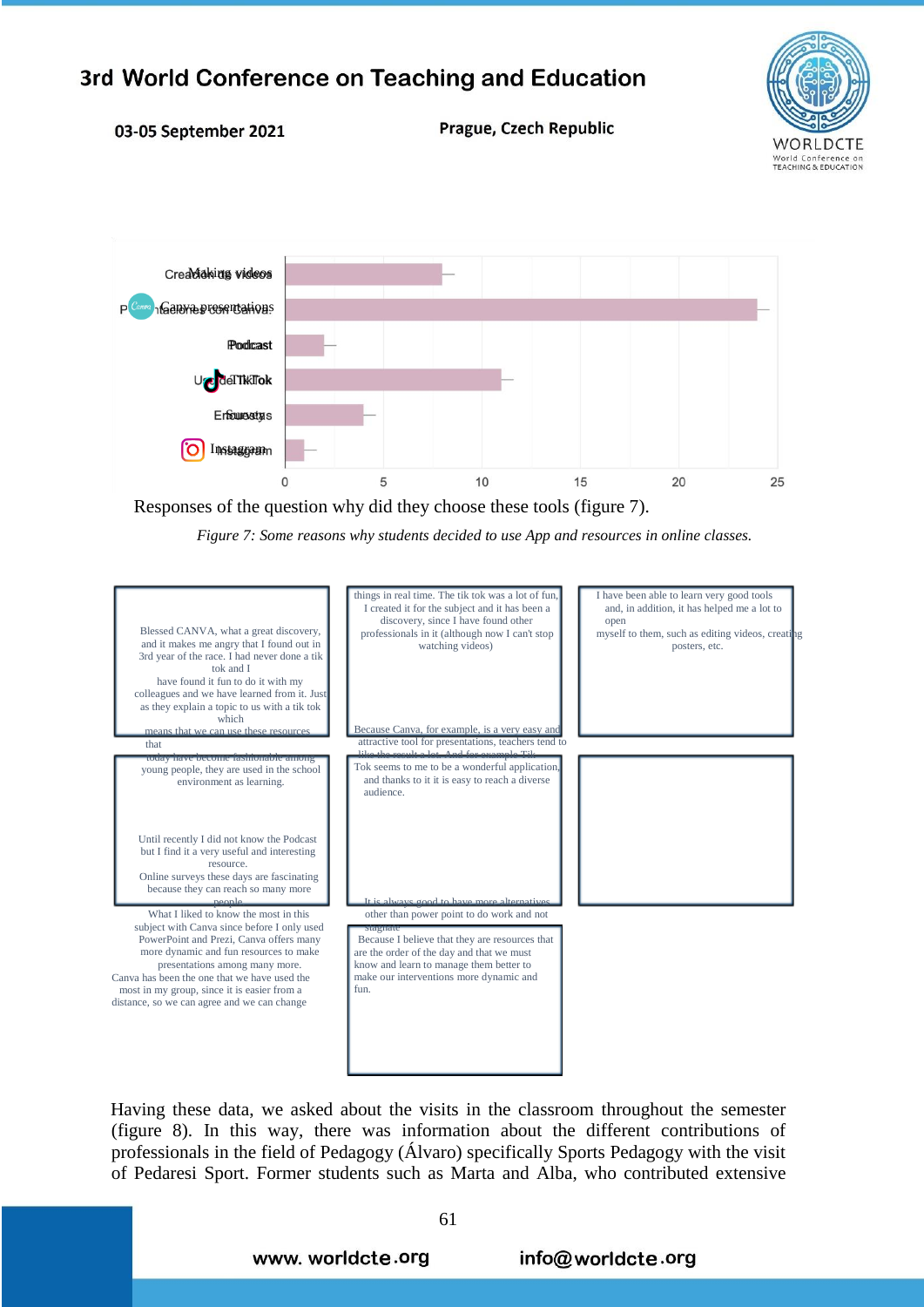

03-05 September 2021

Prague, Czech Republic

information on different services and experiences throughout the studies (training courses, internship scholarships ...) and their possibilities, along with providing information of using different resources and online tools, in addition to the experience with the Final Project of the degree (Alba). Finding the bulk of the responses in the positive options e.g.: *"helped me broaden ideas" "it gave me a lot".*

*Figure 8: Assessment of the contributions of the different visits to the classroom.*



Some answers shows the assessment and importance of the visits of professionals to the subject - included in figure 9. An activity was adapted also to the online format, inviting and sharing the link of the session to the participants along with the option for those who could not attend, with a video recording of themselves, explaining their work area and providing suggestions, ideas… to the students.



| Thanks to the visits that have been<br>Personally, the one I got most carried out in the subject, I have<br>it is a living testimony of the<br>been able to learn about other areas<br>of pedagogy that I was unaware of. | involved with was Alba, because I<br>Because they have been one more<br>door to knowledge and concepts<br>think<br>that I did not know, as well as new<br>student body and the desire to work<br>ways of including pedagogy in life.<br>with care and professionalism.                                                                                                                                                                                             |  |
|---------------------------------------------------------------------------------------------------------------------------------------------------------------------------------------------------------------------------|--------------------------------------------------------------------------------------------------------------------------------------------------------------------------------------------------------------------------------------------------------------------------------------------------------------------------------------------------------------------------------------------------------------------------------------------------------------------|--|
| They were all very different and<br>very useful knowledge. I<br>not choose the best or the<br>because they all had their<br>contribution, more or less important<br>knowledge, from my point of view.                     | Everyone has contributed positive<br>The visits in class have been very provided<br>things to the training, on the one<br>hand by relaxing us and on the<br>interesting to me, since they have could<br>other by making us see that there<br>not been boring at all and very worst<br>complete with information that I<br>are more ways out than we think<br>and paint us, that everything is a<br>did not know.<br>matter of desire and<br>enthusiasm for what we |  |

like.

www. worldcte.org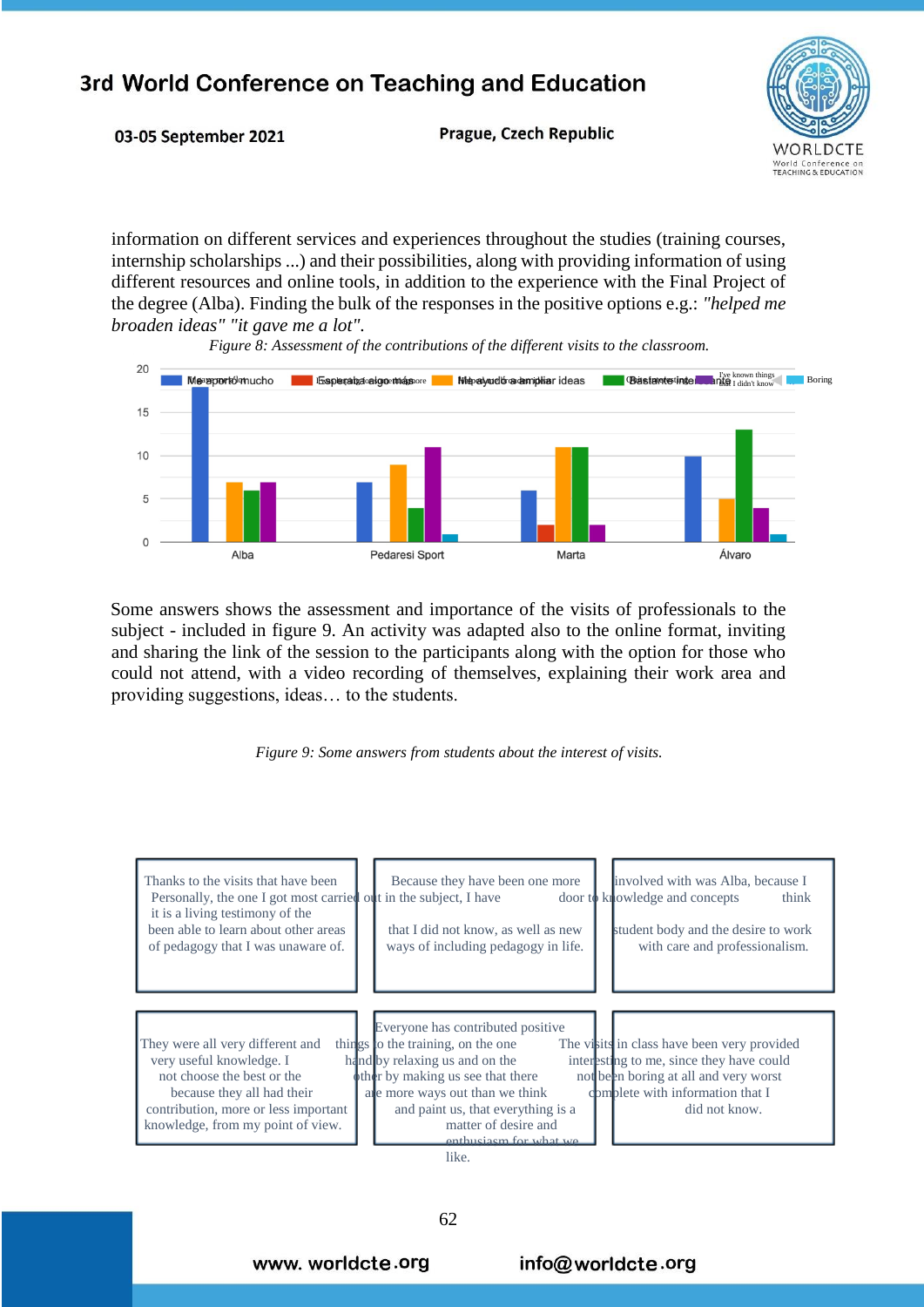Prague, Czech Republic



### **3. Discussion**

03-05 September 2021

By observing the obtained data, it would be interesting to continue this work, where the student feels comfortable and satisfied with his learning, among other things because he feels as part of the subject, in its conception and development. Therefore it is interesting to continue this study, considering to expand the study sample and including new activities, tools and resources to strengthen the research role of the students in the classroom.

The teacher is the one who must carry out the processes of reflection and regulation of knowledge based on knowing students in his classroom. Students may show frustration when learning certain subjects such as mathematics, which can be manifested by reluctance, rapid completion of activities, loss of attention and interest in primary school students.

Continuing with this type of argument, Serpati and Loughan (2012) replicated a previous study (Pickering and Howard-Jones, 2007) where the question was knowledge and involvement of teachers in terms of contents in Neurosciences applied to Education using researcg techniques. These authors came to conclusions similar to the previous study and obtained results related to the enthusiasm that prevails for neuroscience and education (Luque-Rojas, 2016, 2017, 2019).

As some models of innovation in education suggest, such as the model for school improvement from Leithwood et al. (2006, 2012) or Sengeova (2004, 2014) (Medina, 2015) profound change to improve educational institutions. This type of work helps us to meet the need to recognize the value of change and projection in the integral development and training of people (not only students but also teachers, families ...) who are trying to involve the entire educational community in change. We therefore believe that the fact that we work on research in the classroom, in addition to understanding how to find out what validity, reliability ..., involves enriching certain skills of the student in the academic process, but also professional, social and personal.

### **4. Conclusion**

The fact that we carry out and initiate the processes described in this project, based on the experience of unifying Neuroscience with Education, lies in improving human learning processes. Therefore, it is not only about including it in subjects or degrees based on educational sciences, but it can be extrapolated to a large number of degrees, since the ultimate goal is the optimization, improvement and development of our learning abilities, attitudes, skills or strategies.

The way we learn, thus, degrees related to the humanities, such as History, Philosophy, Art, Translation, Philology ..., to the social and legal sciences such as Law, Criminology ... Biological areas such as degrees related to basic sciences (Biology, Chemistry ...), health such as Medicine or Psychology, all this accumulation of areas of knowledge requires